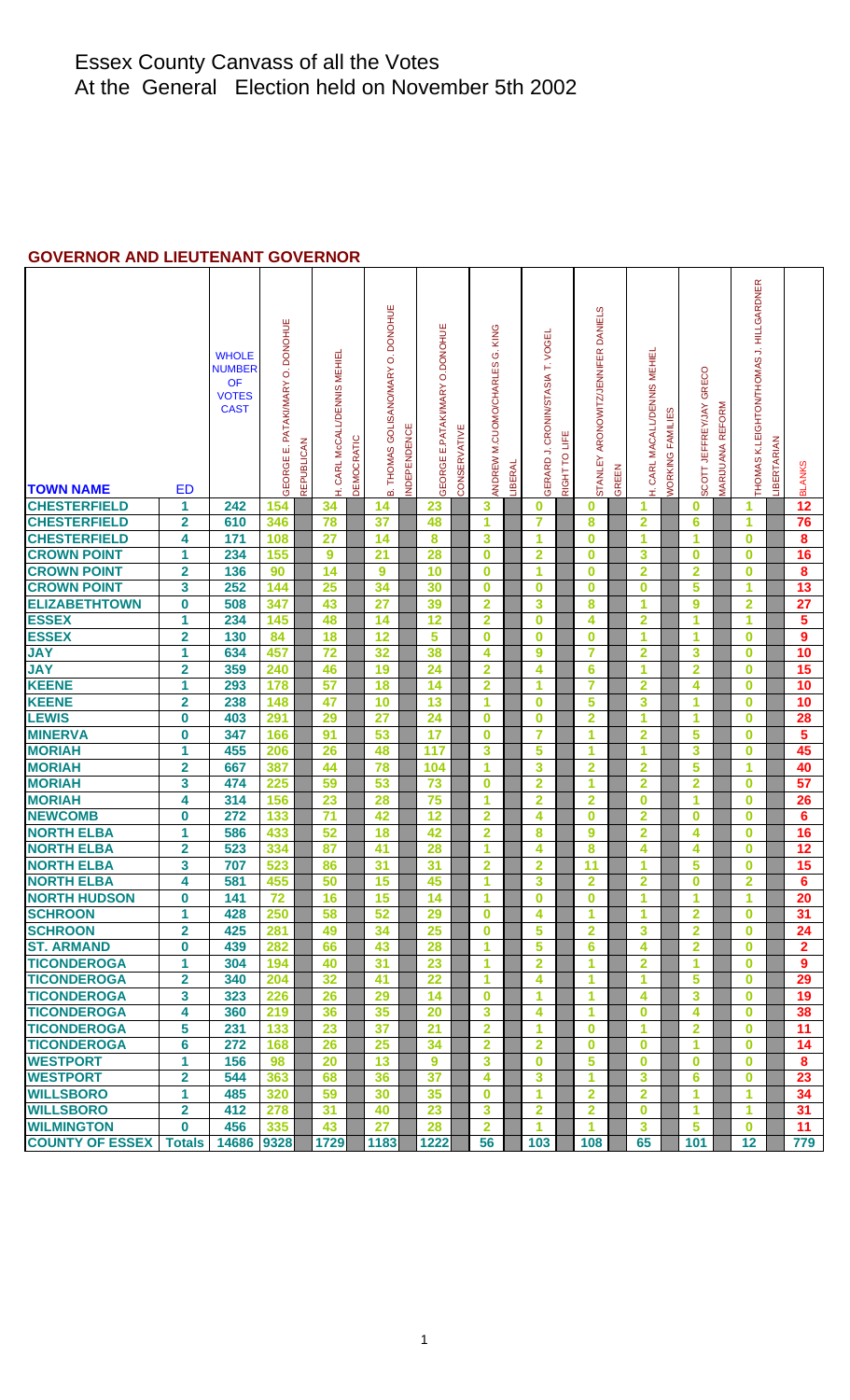#### **COMPTROLLER**

|                        |                         | <b>WHOLE</b><br><b>NUMBER OF</b><br><b>VOTES</b><br><b>CAST</b> |                                       |                |            |                                 |                                  |                         |                               |                                            |                                              |                                          |             |  |
|------------------------|-------------------------|-----------------------------------------------------------------|---------------------------------------|----------------|------------|---------------------------------|----------------------------------|-------------------------|-------------------------------|--------------------------------------------|----------------------------------------------|------------------------------------------|-------------|--|
|                        |                         |                                                                 | <b>REPUBLICAN</b><br><b>JOHN FASO</b> | ALAN G. HEVESI | DEMOCRATIC | NDEPENDENCE<br><b>JOHN FASO</b> | CONSERVATIVE<br><b>JOHN FASO</b> | ALAN G. HEVES           | GARAFALIA CHRISTEA<br>LIBERAL | HOWIE HAWKINS<br>Ë<br>°E<br>GREEN<br>RIGHT | FAMILIES<br>ALAN G. HEVESI<br><b>NORKING</b> | <b>JAMES EISERT</b><br><b>IBERTARIAN</b> |             |  |
| <b>TOWN NAME</b>       | <b>ED</b>               |                                                                 |                                       |                |            |                                 |                                  |                         |                               |                                            |                                              |                                          |             |  |
| <b>CHESTERFIELD</b>    | 1                       | 242                                                             | 97                                    | 46             |            | 7                               | $\overline{9}$                   | $\overline{\mathbf{2}}$ | 1                             | 1                                          | $\overline{\mathbf{2}}$                      | $\overline{\mathbf{2}}$                  |             |  |
| <b>CHESTERFIELD</b>    | $\overline{2}$          | 610                                                             | 217                                   | 113            |            | $\overline{11}$                 | 19                               | 6                       | $\overline{14}$               | 6                                          | $\overline{\mathbf{2}}$                      | 4                                        |             |  |
| <b>CHESTERFIELD</b>    | 4                       | 171                                                             | 61                                    | 49             |            | 3                               | 3                                | 0                       | 2                             | 2                                          | 1                                            | $\mathbf{1}$                             |             |  |
| <b>CROWN POINT</b>     | 1                       | 234                                                             | 95                                    | 29             |            | 8                               | 19                               | 3                       | $\overline{\mathbf{2}}$       | 1                                          | 1                                            | 1                                        |             |  |
| <b>CROWN POINT</b>     | $\overline{\mathbf{2}}$ | 136                                                             | 58                                    | 17             |            | 4                               | 6                                | $\bf{0}$                | $\overline{\mathbf{2}}$       | 0                                          | $\bf{0}$                                     | $\mathbf{1}$                             |             |  |
| <b>CROWN POINT</b>     | 3                       | 252                                                             | 96                                    | 31             |            | 11                              | 19                               | $\overline{\mathbf{2}}$ | 5                             | $\overline{\mathbf{2}}$                    | 3                                            | 5                                        |             |  |
| <b>ELIZABETHTOWN</b>   | $\bf{0}$                | 508                                                             | 240                                   | 68             |            | $\overline{11}$                 | 22                               | $\bf{0}$                | $\overline{\mathbf{6}}$       | 10                                         | 1                                            | $\overline{7}$                           |             |  |
| <b>ESSEX</b>           | 1                       | 234                                                             | 90                                    | 66             |            | $\overline{2}$                  | 5                                | 3                       | $\bf{0}$                      | 4                                          | $\overline{2}$                               | 4                                        |             |  |
| <b>ESSEX</b>           | $\overline{\mathbf{2}}$ | 130                                                             | 55                                    | 30             |            | 3                               | 3                                | 3                       | 1                             | $\bf{0}$                                   | $\bf{0}$                                     | $\overline{\mathbf{2}}$                  |             |  |
| <b>JAY</b>             | 1                       | 634                                                             | 321                                   | 114            |            | 10                              | 15                               | 6                       | 17                            | 12                                         | 5                                            | $\overline{\mathbf{2}}$                  |             |  |
| <b>JAY</b>             | $\overline{\mathbf{2}}$ | 359                                                             | 158                                   | 83             |            | 13                              | 16                               | 1                       | 11                            | 6                                          | $\overline{2}$                               | $\overline{\mathbf{2}}$                  |             |  |
| <b>KEENE</b>           | 1                       | 293                                                             | 105                                   | 80             |            | 10                              | 8                                | 5                       | $\bf{0}$                      | 13                                         | $\overline{\mathbf{2}}$                      | $\overline{1}$                           |             |  |
| <b>KEENE</b>           | $\overline{\mathbf{2}}$ | 238                                                             | 89                                    | 84             |            | 7                               | 4                                | 3                       | $\overline{\mathbf{2}}$       | $\overline{7}$                             | 3                                            | $\bf{0}$                                 |             |  |
| <b>LEWIS</b>           | 0                       | 403                                                             | 199                                   | 41             |            | 8                               | 14                               | 1                       | 3                             | 5                                          | $\overline{2}$                               | 3                                        |             |  |
| <b>MINERVA</b>         | 0                       | 347                                                             | 127                                   | 103            |            | 17                              | 11                               | 5                       | 3                             | 5                                          | 1                                            | $\overline{\mathbf{2}}$                  |             |  |
| <b>MORIAH</b>          | 1                       | 455                                                             | 132                                   | 50             |            | 17                              | 69                               | 11                      | 9                             | 1                                          | $\overline{\mathbf{2}}$                      | $\overline{\mathbf{2}}$                  |             |  |
| <b>MORIAH</b>          | $\mathbf 2$             | 667                                                             | 230                                   | 86             |            | 16                              | 56                               | 8                       | 9                             | 6                                          | 3                                            | 7                                        |             |  |
| <b>MORIAH</b>          | 3                       | 474                                                             | 116                                   | 58             |            | 14                              | 42                               | 6                       | 10                            | 3                                          | 5                                            | 3                                        |             |  |
| <b>MORIAH</b>          | 4                       | 314                                                             | 102                                   | 36             |            | 7                               | 47                               | 3                       | 4                             | $\overline{\mathbf{2}}$                    | $\overline{\mathbf{2}}$                      | 3                                        |             |  |
| <b>NEWCOMB</b>         | 0                       | 272                                                             | 101                                   | 65             |            | 11                              | 8                                | 4                       | 10                            | $\bf{0}$                                   | 1                                            | $\bf{0}$                                 |             |  |
| <b>NORTH ELBA</b>      | 1                       | 586                                                             | 258                                   | 102            |            | 21                              | 18                               | 7                       | 8                             | 9                                          | 3                                            | $\overline{\mathbf{2}}$                  |             |  |
| <b>NORTH ELBA</b>      | $\overline{\mathbf{2}}$ | 523                                                             | 241                                   | 138            |            | 18                              | 14                               | 3                       | 8                             | 13                                         | 4                                            | 4                                        |             |  |
| <b>NORTH ELBA</b>      | 3                       | 707                                                             | 374                                   | 123            |            | 19                              | 26                               | 11                      | 11                            | 12                                         | 1                                            | 4                                        |             |  |
| <b>NORTH ELBA</b>      | 4                       | 581                                                             | 323                                   | 101            |            | 14                              | 27                               | 1                       | 6                             | $\overline{7}$                             | 4                                            | 3                                        |             |  |
| <b>NORTH HUDSON</b>    | 0                       | 141                                                             | 57                                    | 19             |            | 5                               | 8                                | $\overline{2}$          | 3                             | 0                                          | $\bf{0}$                                     | $\overline{\mathbf{2}}$                  |             |  |
| <b>SCHROON</b>         | 1                       | 428                                                             | 211                                   | 77             |            | 15                              | 25                               | 4                       | 6                             | $\overline{\mathbf{2}}$                    | $\bf{0}$                                     | $\overline{\mathbf{2}}$                  |             |  |
| <b>SCHROON</b>         | $\overline{\mathbf{2}}$ | 425                                                             | 242                                   | 54             |            | 15                              | 23                               | 1                       | $\overline{11}$               |                                            | 3                                            | $\mathbf{1}$                             |             |  |
| <b>ST. ARMAND</b>      | 0                       | 439                                                             | 191                                   | 91             |            | 20                              | 8                                | 4                       | 7                             | $\overline{\mathbf{2}}$                    | 3                                            | 4                                        |             |  |
| <b>TICONDEROGA</b>     | 1                       | 304                                                             | 143                                   | 50             |            | 12                              | 12                               | 0                       | 5                             | 2                                          | $\overline{2}$                               | $\bf{0}$                                 |             |  |
| <b>TICONDEROGA</b>     | $\overline{\mathbf{2}}$ | 340                                                             | 139                                   | 44             |            | 15                              | 11                               | 1                       | 9                             | 0                                          | $\overline{2}$                               | 3                                        |             |  |
| <b>TICONDEROGA</b>     | 3                       | 323                                                             | 171                                   | 46             |            | 7                               | 7                                | 1                       | 4                             | 3                                          | 1                                            | $\overline{\mathbf{2}}$                  |             |  |
| <b>TICONDEROGA</b>     | 4                       | 360                                                             | 159                                   | 47             |            | 8                               | 9                                | 9                       | 4                             | $\overline{2}$                             | 1                                            | 3                                        |             |  |
| <b>TICONDEROGA</b>     | 5                       | 231                                                             | 95                                    | 47             |            | 9                               | 11                               | 1                       | 3                             | 1                                          | $\overline{2}$                               | $\blacksquare$                           |             |  |
| <b>TICONDEROGA</b>     | 6                       | 272                                                             | 120                                   | 41             |            | 8                               | 25                               | 1                       | $\overline{\mathbf{2}}$       | 0                                          | $\overline{\mathbf{2}}$                      | $\bf{0}$                                 |             |  |
| <b>WESTPORT</b>        | 1                       | 156                                                             | 61                                    | 45             |            | $\overline{2}$                  | 5                                | $\overline{2}$          | $\bf{0}$                      | 6                                          | 1                                            | $\bf{0}$                                 |             |  |
| <b>WESTPORT</b>        | 2                       | 544                                                             | 245                                   | 100            |            | 11                              | 18                               | 0                       | 6                             | 3                                          | 6                                            | 6                                        |             |  |
| <b>WILLSBORO</b>       | 1                       | 485                                                             | 221                                   | 97             |            | 8                               | 18                               | $\bf{0}$                | $\overline{\mathbf{2}}$       | 6                                          | 3                                            | $\overline{2}$                           |             |  |
| <b>WILLSBORO</b>       | $\overline{2}$          | 412                                                             | 172                                   | 50             |            | 10                              | 7                                | $\bf{0}$                | $\overline{2}$                | 4                                          | $\bf{0}$                                     | $\overline{2}$                           |             |  |
| <b>WILMINGTON</b>      | 0                       | 456                                                             | 221                                   | 75             |            | 18                              | 14                               | 1                       | 4                             | 5                                          | $\overline{2}$                               | 3                                        |             |  |
| <b>COUNTY OF ESSEX</b> | <b>TOTALS</b>           | 14686                                                           | 6333                                  | 2596           |            | 425                             | 681                              | 121                     | 212                           | 167                                        | 80                                           | 96                                       | $\mathbf 0$ |  |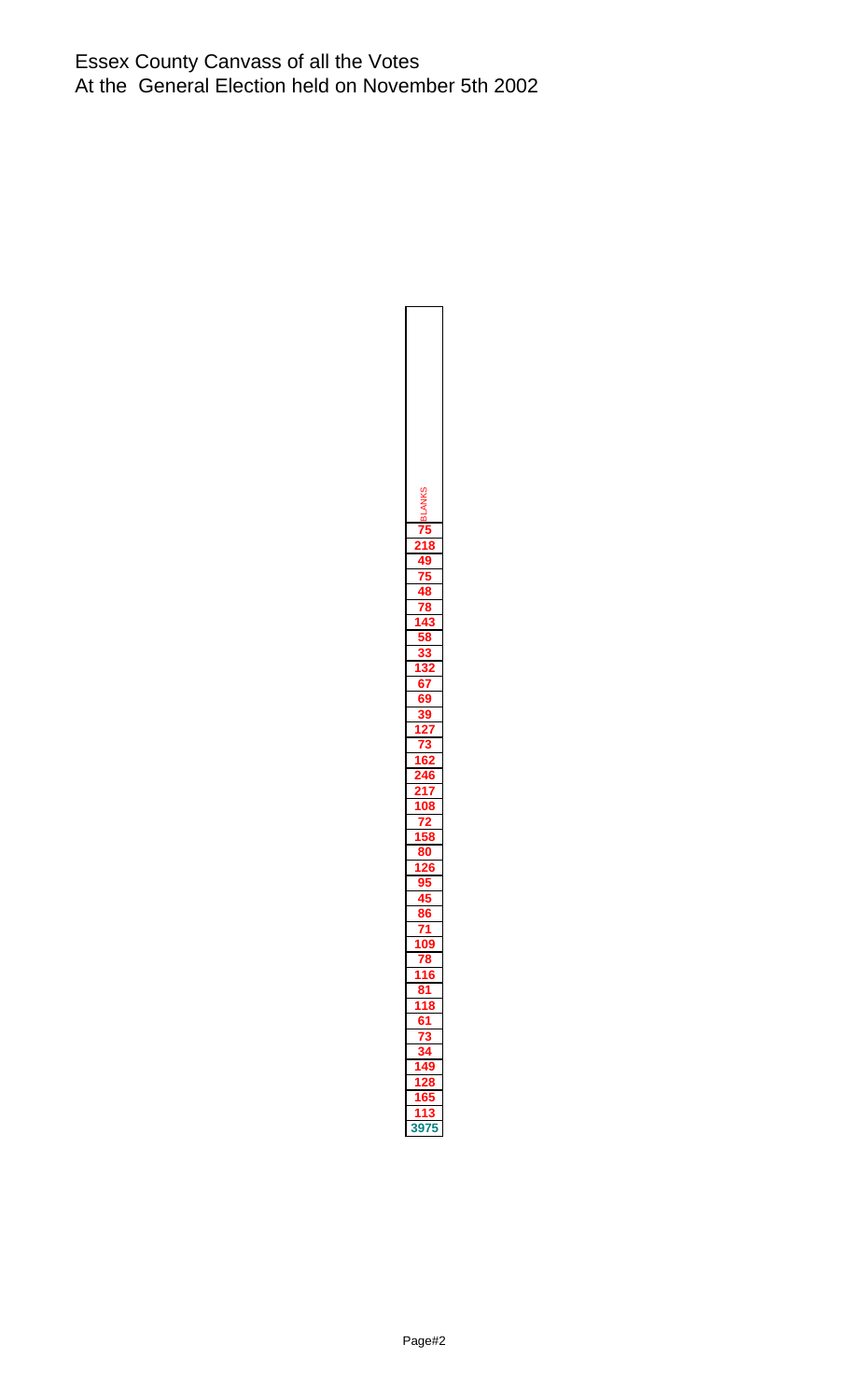## **STATE SENATOR**

|                                        |                              | <b>WHOLE</b>                     |                |                   |                 |            |                |             |                       |              |                      |          |          |          |             |             |               |
|----------------------------------------|------------------------------|----------------------------------|----------------|-------------------|-----------------|------------|----------------|-------------|-----------------------|--------------|----------------------|----------|----------|----------|-------------|-------------|---------------|
|                                        |                              | <b>NUMBER OF</b><br><b>VOTES</b> |                |                   |                 |            |                |             |                       |              |                      |          |          |          |             |             |               |
|                                        |                              | <b>CAST</b>                      |                |                   |                 |            |                |             |                       |              |                      |          |          |          |             |             |               |
|                                        |                              |                                  | <b>LITTLE</b>  |                   |                 |            | <b>LITTLE</b>  |             |                       |              |                      |          |          |          |             |             |               |
|                                        |                              |                                  |                |                   |                 |            |                |             |                       |              |                      |          |          |          |             |             |               |
|                                        |                              |                                  |                |                   | <b>SHERWIN</b>  |            |                |             |                       |              |                      |          |          |          |             |             |               |
|                                        |                              |                                  |                |                   |                 |            |                |             |                       |              |                      |          |          |          |             |             |               |
| <b>TOWN NAME</b>                       | <b>ED</b>                    |                                  | ELIZABETH O'C. | <b>REPUBLICAN</b> | BOYCE !         | DEMOCRATIC | ELIZABETH O'C. | NDEPENDENCE | ELIZABETH O'C. LITTLE | CONSERVATIVE | DAVID VANNA-WRITE-IN |          |          |          |             |             | <b>BLANKS</b> |
| <b>CHESTERFIELD</b>                    | 1                            | 242                              | 126            |                   | 37              |            | 21             |             | 13                    |              |                      |          |          |          |             |             | 45            |
| <b>CHESTERFIELD</b>                    | $\overline{\mathbf{2}}$      | 610                              | 309            |                   | 78              |            | 44             |             | 34                    |              |                      |          |          |          |             |             | 145           |
| <b>CHESTERFIELD</b>                    | 4                            | 171                              | 89             |                   | 30              |            | 11             |             | 5                     |              |                      |          |          |          |             |             | 36            |
| <b>CROWN POINT</b>                     | 1                            | 234                              | 135            |                   | 16              |            | 15             |             | 25                    |              |                      |          |          |          |             |             | 43            |
| <b>CROWN POINT</b>                     | $\overline{\mathbf{2}}$      | 136                              | 83             |                   | 11              |            | 11             |             | 13                    |              |                      |          |          |          |             |             | 18            |
| <b>CROWN POINT</b>                     | 3                            | 252                              | 136            |                   | 30              |            | 14             |             | 33                    |              |                      |          |          |          |             |             | 39            |
| <b>ELIZABETHTOWN</b>                   | $\bf{0}$                     | 508                              | 315            |                   | 65              |            | 39             |             | 32                    |              |                      |          |          |          |             |             | 57            |
| <b>ESSEX</b>                           | 1                            | 234                              | 132            |                   | 52              |            | 13             |             | 9                     |              |                      |          |          |          |             |             | 28            |
| <b>ESSEX</b>                           | $\mathbf{2}$                 | 130                              | 75             |                   | 22              |            | 13             |             | 3                     |              |                      |          |          |          |             |             | 17            |
| <b>JAY</b>                             | 1                            | 634                              | 426            |                   | 89              |            | 33             |             | 35                    |              |                      |          |          |          |             |             | 51            |
| <b>JAY</b>                             | $\overline{\mathbf{2}}$      | 359                              | 217            |                   | 58              |            | 31             |             | $\overline{27}$       |              |                      |          |          |          |             |             | 26            |
| <b>KEENE</b>                           | 1                            | 293                              | 173            |                   | 58              |            | 24             |             | 13                    |              |                      |          |          |          |             |             | 25            |
| <b>KEENE</b>                           | $\overline{\mathbf{2}}$      | 238                              | 141            |                   | 49              |            | 26             |             | 5                     |              |                      |          |          |          |             |             | 17            |
| <b>LEWIS</b>                           | 0                            | 403                              | 271            |                   | $\overline{21}$ |            | 26             |             | 25                    |              |                      |          |          |          |             |             | 60            |
| <b>MINERVA</b>                         | 0                            | 347                              | 199            |                   | 65              |            | 28             |             | 16                    |              |                      |          |          |          |             |             | 39            |
| <b>MORIAH</b>                          | 1                            | 455                              | 163            |                   | 40              |            | 37             |             | 90                    |              |                      |          |          |          |             |             | 125           |
| <b>MORIAH</b>                          | 2                            | 667                              | 316            |                   | 59              |            | 51             |             | 91                    |              |                      |          |          |          |             |             | 150           |
| <b>MORIAH</b>                          | 3                            | 474                              | 190            |                   | 45              |            | 53             |             | 62                    |              |                      |          |          |          |             |             | 124           |
| <b>MORIAH</b>                          | 4                            | 314                              | 116            |                   | 31              |            | 18             |             | 62                    |              |                      |          |          |          |             |             | 87            |
| <b>NEWCOMB</b>                         | $\boldsymbol{0}$             | 272                              | 150            |                   | 45              |            | 23             |             | 21                    |              |                      |          |          |          |             |             | 33            |
| <b>NORTH ELBA</b><br><b>NORTH ELBA</b> | 1                            | 586                              | 372            |                   | 77              |            | 36             |             | 34                    |              |                      |          |          |          |             |             | 67            |
| <b>NORTH ELBA</b>                      | $\overline{\mathbf{2}}$<br>3 | 523<br>707                       | 319<br>495     |                   | 113<br>93       |            | 36<br>38       |             | 24<br>33              |              | 1                    |          |          |          |             |             | 30<br>48      |
| <b>NORTH ELBA</b>                      | 4                            | 581                              | 394            |                   | 82              |            | 36             |             | 36                    |              |                      |          |          |          |             |             | 33            |
| <b>NORTH HUDSON</b>                    | 0                            | 141                              | 96             |                   | 10              |            | 4              |             | 12                    |              |                      |          |          |          |             |             | 19            |
| <b>SCHROON</b>                         | 1                            | 428                              | 273            |                   | 40              |            | 18             |             | 35                    |              |                      |          |          |          |             |             | 62            |
| <b>SCHROON</b>                         | $\overline{2}$               | 425                              | 286            |                   | 45              |            | 21             |             | 36                    |              |                      |          |          |          |             |             | 37            |
| <b>ST. ARMAND</b>                      | $\bf{0}$                     | 439                              | 260            |                   | 79              |            | 33             |             | 20                    |              |                      |          |          |          |             |             | 47            |
| <b>TICONDEROGA</b>                     | $\mathbf 1$                  | 304                              | 192            |                   | 29              |            | 29             |             | 13                    |              |                      |          |          |          |             |             | 41            |
| <b>TICONDEROGA</b>                     | $\overline{2}$               | 340                              | 213            |                   | 23              |            | 28             |             | 15                    |              |                      |          |          |          |             |             | 61            |
| <b>TICONDEROGA</b>                     | 3                            | 323                              | 228            |                   | 23              |            | 18             |             | 18                    |              |                      |          |          |          |             |             | 36            |
| <b>TICONDEROGA</b>                     | 4                            | 360                              | 213            |                   | $\overline{27}$ |            | 28             |             | 26                    |              |                      |          |          |          |             |             | 66            |
| <b>TICONDEROGA</b>                     | 5                            | 231                              | 136            |                   | 33              |            | 22             |             | 15                    |              |                      |          |          |          |             |             | 25            |
| <b>TICONDEROGA</b>                     | 6                            | 272                              | 164            |                   | 27              |            | 8              |             | 30                    |              |                      |          |          |          |             |             | 43            |
| <b>WESTPORT</b>                        | 1                            | 156                              | 97             |                   | 25              |            | 12             |             | 9                     |              |                      |          |          |          |             |             | 13            |
| <b>WESTPORT</b>                        | $\overline{\mathbf{2}}$      | 544                              | 318            |                   | 76              |            | 30             |             | 32                    |              |                      |          |          |          |             |             | 88            |
| <b>WILLSBORO</b>                       | 1                            | 485                              | 304            |                   | 59              |            | 34             |             | 25                    |              |                      |          |          |          |             |             | 63            |
| <b>WILLSBORO</b>                       | $\overline{\mathbf{2}}$      | 412                              | 254            |                   | 24              |            | 35             |             | 17                    |              |                      |          |          |          |             |             | 82            |
| <b>WILMINGTON</b>                      | $\bf{0}$                     | 456                              | 302            |                   | 54              |            | 36             |             | 22                    |              |                      |          |          |          |             |             | 42            |
| <b>COUNTY OF ESSEX</b>                 | <b>TOTALS</b>                | 14686                            | 8678           |                   | 1840            |            | 1033           |             | 1066                  |              | $\mathbf{1}$         | $\bf{0}$ | $\bf{0}$ | $\bf{0}$ | $\mathbf 0$ | $\mathbf 0$ | 2068          |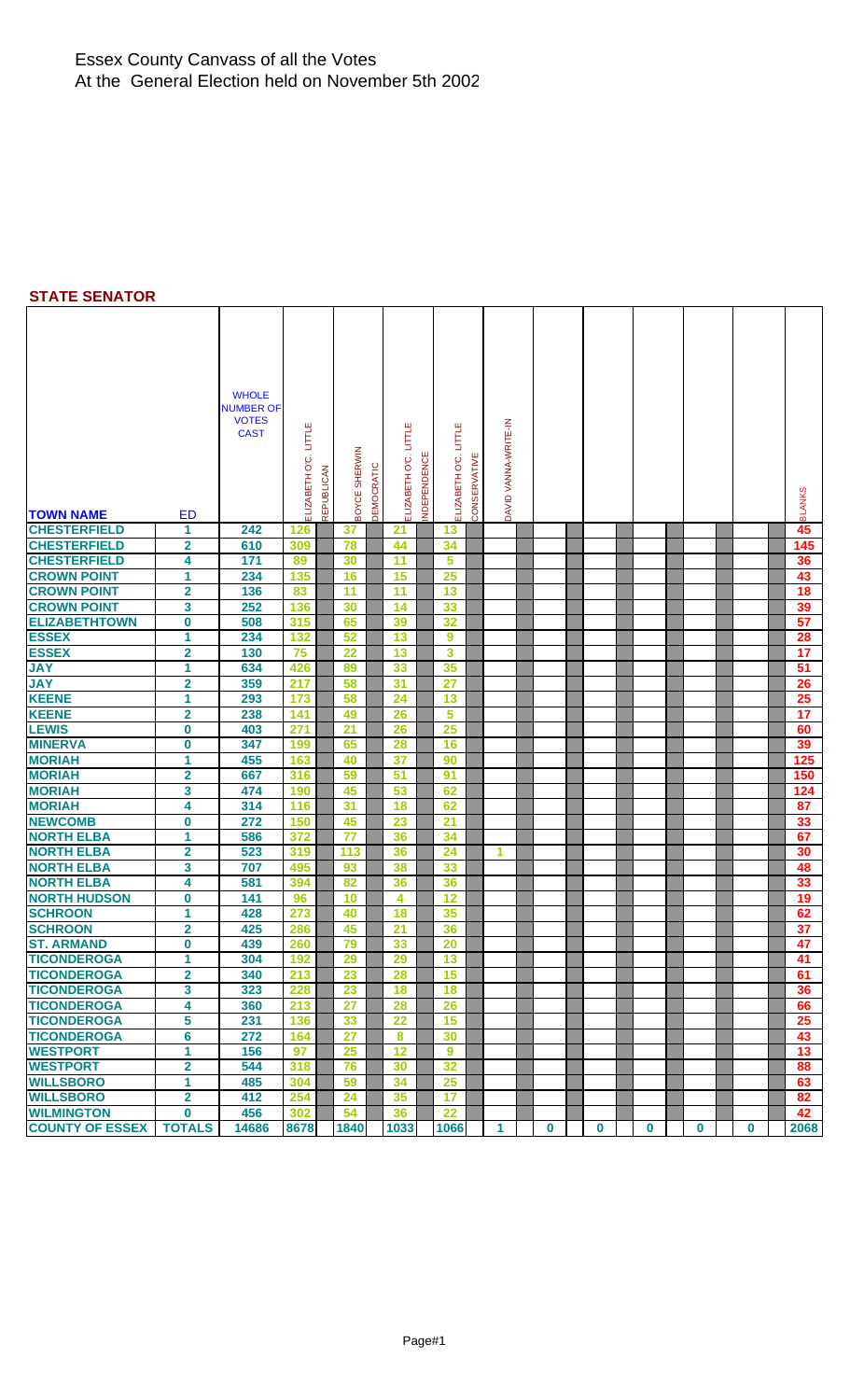#### **ATTORNEY GENERAL**

| <b>TOWN NAME</b>                           | <b>ED</b>                    | <b>WHOLE</b><br><b>NUMBER OF</b><br><b>VOTES</b><br><b>CAST</b> | <b>DORA IRIZARRY</b> | <b>REPUBLICAN</b> | <b>SPITZER</b><br>ELIOT L. | DEMOCRATIC | <b>SPITZER</b><br>NDEPENDENCE<br>ELIOT L. | DORA IRIZARRY   | CONSERVATIVE | <b>SPITZER</b><br>ELIOT L. | LIBERAL | <b>IOHN J. BRODERICK</b> | RIGHT TO LIFE | <b>VIARY JO LONG</b>    | GREEN | <b>SPITZER</b><br>ELIOT L. | <b><i>NORKING FAMILIES</i></b> | DANIEL A. CONTI, JR.    | LIBERTARIAN |  | <b>BLANKS</b>   |
|--------------------------------------------|------------------------------|-----------------------------------------------------------------|----------------------|-------------------|----------------------------|------------|-------------------------------------------|-----------------|--------------|----------------------------|---------|--------------------------|---------------|-------------------------|-------|----------------------------|--------------------------------|-------------------------|-------------|--|-----------------|
| <b>CHESTERFIELD</b><br><b>CHESTERFIELD</b> | 1<br>$\overline{\mathbf{2}}$ | 242<br>610                                                      | 72<br>161            |                   | 83<br>178                  |            | 12<br>19                                  | 8<br>12         |              | 5<br>6                     |         | 3<br>18                  |               | 1<br>8                  |       | 3<br>10                    |                                | 1<br>4                  |             |  | 54<br>194       |
| <b>CHESTERFIELD</b>                        | 4                            | 171                                                             | 48                   |                   | 69                         |            | 8                                         | 4               |              | $\bf{0}$                   |         | $\overline{\mathbf{2}}$  |               | 1                       |       | $\overline{2}$             |                                | $\overline{2}$          |             |  | 35              |
| <b>CROWN POINT</b>                         | 1                            | 234                                                             | 87                   |                   | 48                         |            | 4                                         | 15              |              | 5                          |         | $6\phantom{1}6$          |               | 1                       |       | $\overline{2}$             |                                | 3                       |             |  | 63              |
| <b>CROWN POINT</b>                         | $\overline{\mathbf{2}}$      | 136                                                             | 52                   |                   | 30                         |            | 5                                         | 6               |              | $\bf{0}$                   |         | $\overline{2}$           |               | 1                       |       | 1                          |                                | $\bf{0}$                |             |  | 39              |
| <b>CROWN POINT</b>                         | 3                            | 252                                                             | 79                   |                   | 58                         |            | 12                                        | 18              |              | 6                          |         | 9                        |               | 1                       |       | $\bf{0}$                   |                                | 5                       |             |  | 64              |
| <b>ELIZABETHTOWN</b>                       | 0                            | 508                                                             | 200                  |                   | 119                        |            | 17                                        | $\overline{22}$ |              | 3                          |         | 9                        |               | 9                       |       | $\bf{0}$                   |                                | 9                       |             |  | 120             |
| <b>ESSEX</b>                               | 1                            | 234                                                             | 74                   |                   | 93                         |            | 3                                         | 3               |              | $\overline{\mathbf{4}}$    |         | 1                        |               | 5                       |       | $\overline{\mathbf{2}}$    |                                | 3                       |             |  | 46              |
| <b>ESSEX</b>                               | $\overline{\mathbf{2}}$      | 130                                                             | 44                   |                   | 46                         |            | 7                                         | 1               |              | 1                          |         | $\bf{0}$                 |               | 1                       |       | $\bf{0}$                   |                                | 3                       |             |  | $\overline{27}$ |
| <b>JAY</b>                                 | 1                            | 634                                                             | 269                  |                   | 212                        |            | 20                                        | 15              |              | 5                          |         | 15                       |               | 6                       |       | 5                          |                                | 1                       |             |  | 86              |
| <b>JAY</b>                                 | $\overline{\mathbf{2}}$      | 359                                                             | 110                  |                   | 130                        |            | 26                                        | 11              |              | $\overline{\mathbf{2}}$    |         | 13                       |               | 4                       |       | 3                          |                                | 3                       |             |  | 57              |
| <b>KEENE</b>                               | 1                            | 293                                                             | 76                   |                   | 114                        |            | 12                                        | 6               |              | 5                          |         | $\overline{2}$           |               | $\overline{9}$          |       | $6\phantom{1}6$            |                                | 1                       |             |  | 62              |
| <b>KEENE</b>                               | $\overline{\mathbf{2}}$      | 238                                                             | 67                   |                   | 110                        |            | 11                                        | 1               |              | $\overline{7}$             |         | $\overline{2}$           |               | 3                       |       | 5                          |                                | $\overline{2}$          |             |  | 30              |
| <b>LEWIS</b>                               | 0                            | 403                                                             | 152                  |                   | 95                         |            | 17                                        | 13              |              | 4                          |         | $\overline{7}$           |               | 4                       |       | 1                          |                                | $\bf{0}$                |             |  | 110             |
| <b>MINERVA</b>                             | 0                            | 347                                                             | 91                   |                   | 139                        |            | 22                                        | 10              |              | $6\phantom{1}6$            |         | 5                        |               | 6                       |       | $\overline{2}$             |                                | $\overline{\mathbf{2}}$ |             |  | 64              |
| <b>MORIAH</b>                              | 1                            | 455                                                             | 90                   |                   | 105                        |            | 17                                        | 60              |              | 9                          |         | 12                       |               | 3                       |       | 6                          |                                | 1                       |             |  | 152             |
| <b>MORIAH</b>                              | $\overline{\mathbf{2}}$      | 667                                                             | 159                  |                   | 148                        |            | 33                                        | 52              |              | 17                         |         | 12                       |               | $\overline{\mathbf{7}}$ |       | 6                          |                                | $\overline{2}$          |             |  | 231             |
| <b>MORIAH</b>                              | 3                            | 474                                                             | 82                   |                   | 107                        |            | 29                                        | 38              |              | 6                          |         | 11                       |               | 9                       |       | 5                          |                                | 3                       |             |  | 184             |
| <b>MORIAH</b>                              | 4                            | 314                                                             | 76                   |                   | 72                         |            | 5                                         | 38              |              | 4                          |         | 4                        |               | $\overline{7}$          |       | $\overline{2}$             |                                | $\bf{0}$                |             |  | 106             |
| <b>NEWCOMB</b>                             | 0                            | 272                                                             | 55                   |                   | 106                        |            | $\boldsymbol{9}$                          | 6               |              | 3                          |         | 10                       |               | 1                       |       | $\overline{2}$             |                                | $\overline{2}$          |             |  | 78              |
| <b>NORTH ELBA</b>                          | 1                            | 586                                                             | 206                  |                   | 174                        |            | 28                                        | 17              |              | $\overline{7}$             |         | 12                       |               | 8                       |       | 6                          |                                | 3                       |             |  | 125             |
| <b>NORTH ELBA</b>                          | 2                            | 523                                                             | 176                  |                   | 203                        |            | 34                                        | 10              |              | 9                          |         | 9                        |               | 8                       |       | 8                          |                                | 3                       |             |  | 63              |
| <b>NORTH ELBA</b>                          | 3                            | 707                                                             | 293                  |                   | 204                        |            | 31                                        | 18              |              | 10                         |         | 13                       |               | 12                      |       | 3                          |                                | 3                       |             |  | 120             |
| <b>NORTH ELBA</b>                          | 4                            | 581                                                             | 237                  |                   | 184                        |            | 22                                        | 20              |              | 4                          |         | 8                        |               | 5                       |       | 6                          |                                | 3                       |             |  | 92              |
| <b>NORTH HUDSON</b>                        | 0                            | 141                                                             | 41                   |                   | 34                         |            | 5                                         | 6               |              | 3                          |         | 4                        |               | 3                       |       | 3                          |                                | 1                       |             |  | 41              |
| <b>SCHROON</b>                             | 1                            | 428                                                             | 161                  |                   | 119                        |            | 27                                        | 18              |              | 4                          |         | $\overline{7}$           |               | 4                       |       | 1                          |                                | 4                       |             |  | 83              |
| <b>SCHROON</b>                             | $\overline{2}$               | 425                                                             | 201                  |                   | 84                         |            | 22                                        | 19              |              | 4                          |         | 12                       |               | $\overline{2}$          |       | 7                          |                                | $\overline{2}$          |             |  | $\overline{72}$ |
| <b>ST. ARMAND</b>                          | $\bf{0}$                     | 439                                                             | 150                  |                   | 141                        |            | 23                                        | 12              |              | 5                          |         | 7                        |               | 3                       |       | 5                          |                                | $\bf{0}$                |             |  | 93              |
| <b>TICONDEROGA</b>                         | 1                            | 304                                                             | 102                  |                   | 84                         |            | 21                                        | 8               |              | 9                          |         | 8                        |               | $\mathbf{2}$            |       | 3                          |                                | $\bf{0}$                |             |  | 67              |
| <b>TICONDEROGA</b>                         | $\overline{2}$               | 340                                                             | 115                  |                   | 75                         |            | 19                                        | 10              |              | 8                          |         | 4                        |               | 5                       |       | 3                          |                                | 1                       |             |  | 100             |
| <b>TICONDEROGA</b>                         | 3                            | 323                                                             | 128                  |                   | 100                        |            | 18                                        | 5               |              | 3                          |         | 3                        |               | 3                       |       | 1                          |                                | 3                       |             |  | 59              |
| <b>TICONDEROGA</b>                         | 4                            | 360                                                             | 114                  |                   | 90                         |            | 16                                        | 10              |              | 5                          |         | 8                        |               | $\overline{2}$          |       | 3                          |                                | 4                       |             |  | 108             |
| <b>TICONDEROGA</b>                         | 5                            | 231                                                             | 60                   |                   | 82                         |            | 15                                        | $\overline{7}$  |              | 1                          |         | 4                        |               | $\bf{0}$                |       | 5                          |                                | $\bf{0}$                |             |  | 57              |
| <b>TICONDEROGA</b>                         | 6                            | 272<br>156                                                      | 81                   |                   | 76                         |            | 6                                         | 23              |              | 5                          |         | 4                        |               | 2                       |       | $\bf{0}$                   |                                | 1                       |             |  | 74              |
| <b>WESTPORT</b><br><b>WESTPORT</b>         |                              |                                                                 | 46                   |                   | 63                         |            | 6                                         | 4               |              | $\overline{2}$             |         | 1                        |               | 4                       |       | $\overline{2}$             |                                | $\bf{0}$                |             |  | 28              |
|                                            | 1                            |                                                                 |                      |                   |                            |            |                                           |                 |              |                            |         |                          |               |                         |       |                            |                                |                         |             |  |                 |
|                                            | 2                            | 544                                                             | 199                  |                   | 149                        |            | 20                                        | 13              |              | $\overline{7}$             |         | 9                        |               | 3                       |       | $\overline{\mathbf{5}}$    |                                | 8                       |             |  | 131             |
| <b>WILLSBORO</b>                           | 1                            | 485                                                             | 192                  |                   | 137                        |            | 17                                        | 15              |              | 3                          |         | 3                        |               | $\overline{7}$          |       | $\overline{\mathbf{2}}$    |                                | 1                       |             |  | 108             |
| <b>WILLSBORO</b><br><b>WILMINGTON</b>      | $\overline{2}$<br>0          | 412<br>456                                                      | 142<br>168           |                   | 70<br>134                  |            | 12<br>26                                  | 6<br>9          |              | 5<br>$\overline{7}$        |         | 3<br>5                   |               | 5<br>6                  |       | 3<br>$\overline{2}$        |                                | 3<br>$\mathbf{2}$       |             |  | 163<br>97       |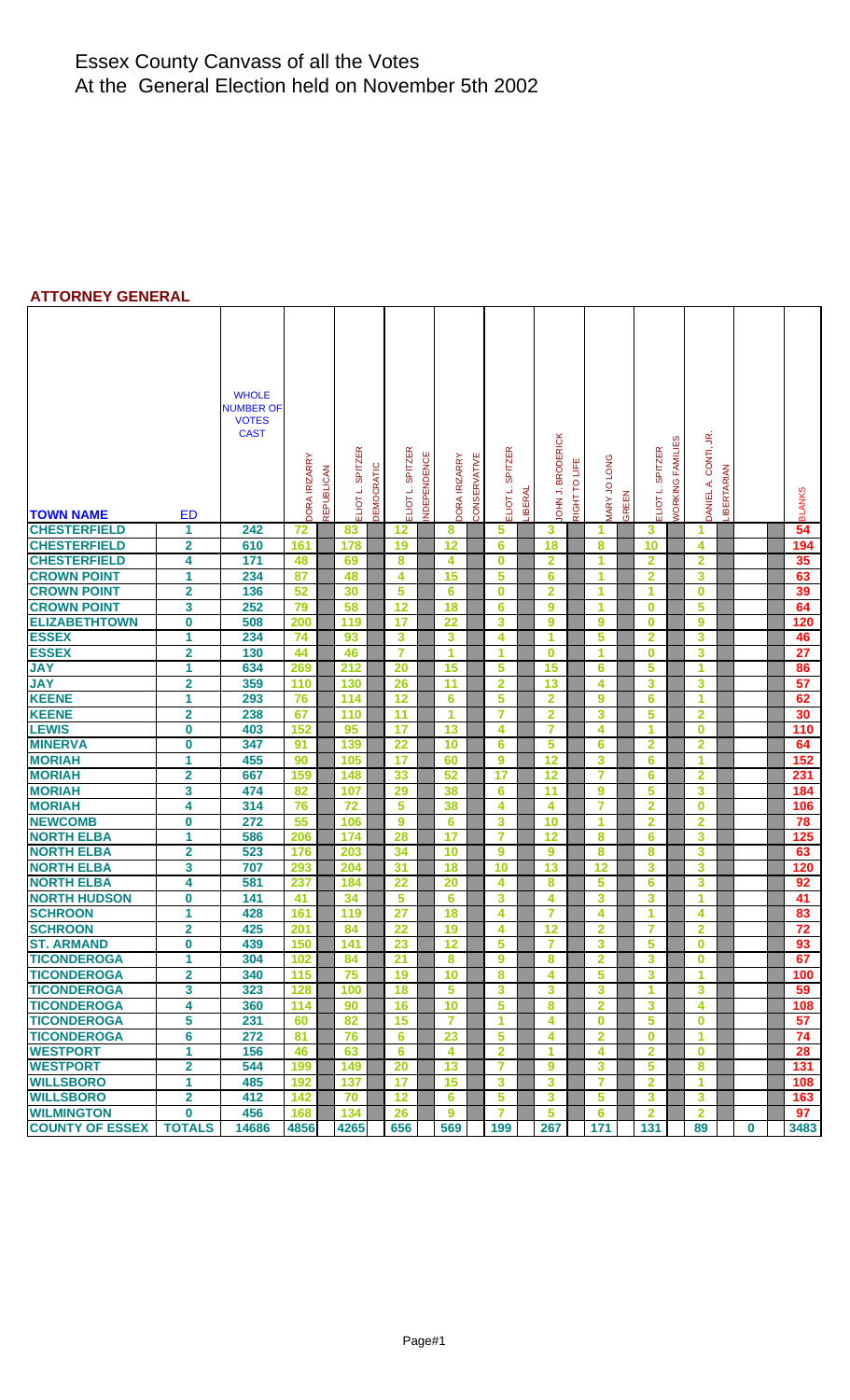### **MEMBER OF ASSEMBLY(113)**

|                        |                         | <b>WHOLE</b><br><b>NUMBER OF</b><br><b>VOTES</b><br><b>CAST</b> | TERESA R. SAYWARD | REPUBLICAN | GERALD H. MORROW | <b>DEMOCRATIC</b> | THOMAS R. SCOZZAFAVA | CONSERVATIVE | ROBIN M. BARKENHAGEN |       | ΞŚ<br>PRESTON L. JENKINS | WORKING FAMILIES | <b><i>NILLIAM E. BOMBARD</i></b> | <b>IBERTARIAN</b> |             |          |          |             |                  |
|------------------------|-------------------------|-----------------------------------------------------------------|-------------------|------------|------------------|-------------------|----------------------|--------------|----------------------|-------|--------------------------|------------------|----------------------------------|-------------------|-------------|----------|----------|-------------|------------------|
| <b>TOWN NAME</b>       | <b>ED</b>               |                                                                 |                   |            |                  |                   |                      |              |                      | GREEN |                          |                  |                                  |                   |             |          |          |             | <b>BLANKS</b>    |
| <b>CHESTERFIELD</b>    | 1                       | 242                                                             | 52                |            | 156              |                   | 24                   |              | $\overline{2}$       |       | $\mathbf{2}$             |                  | 0                                |                   |             |          |          |             | 6                |
| <b>CHESTERFIELD</b>    | $\overline{\mathbf{2}}$ | 610                                                             | 126               |            | 387              |                   | 44                   |              | 5                    |       | $\bf{0}$                 |                  | 6                                |                   |             |          |          |             | 42               |
| <b>CHESTERFIELD</b>    | 4                       | 171                                                             | 44                |            | 109              |                   | 11                   |              | 1                    |       | $\bf{0}$                 |                  | $\bf{0}$                         |                   |             |          |          |             | 6                |
| <b>CROWN POINT</b>     | 1                       | 234                                                             | 79                |            | 12               |                   | 119                  |              | $\bf{0}$             |       | $\bf{0}$                 |                  | 1                                |                   |             |          |          |             | 23               |
| <b>CROWN POINT</b>     | $\overline{\mathbf{2}}$ | 136                                                             | 63                |            | 9                |                   | 56                   |              | $\bf{0}$             |       | $\bf{0}$                 |                  | $\overline{2}$                   |                   |             |          |          |             | 6                |
| <b>CROWN POINT</b>     | 3                       | 252                                                             | 82                |            | 21               |                   | 134                  |              | 1                    |       | $\bf{0}$                 |                  | 1                                |                   |             |          |          |             | 13               |
| <b>ELIZABETHTOWN</b>   | $\overline{\mathbf{0}}$ | 508                                                             | 217               |            | 63               |                   | 177                  |              | 6                    |       | $\bf{0}$                 |                  | 5                                |                   |             |          |          |             | 40               |
| <b>ESSEX</b>           | 1                       | 234                                                             | 156               |            | 34               |                   | 36                   |              | 1                    |       | $\bf{0}$                 |                  | $\bf{0}$                         |                   |             |          |          |             | $\overline{7}$   |
| <b>ESSEX</b>           | $\overline{\mathbf{2}}$ | 130                                                             | 80                |            | 23               |                   | 20                   |              | 3                    |       | $\bf{0}$                 |                  | $\bf{0}$                         |                   |             |          |          |             | 4                |
| <b>JAY</b>             | 1                       | 634                                                             | 326               |            | 170              |                   | 63                   |              | 13                   |       | $\overline{2}$           |                  | 6                                |                   |             |          |          |             | 54               |
| <b>JAY</b>             | $\overline{\mathbf{2}}$ | 359                                                             | 136               |            | 137              |                   | 50                   |              | 6                    |       | $\overline{2}$           |                  | 1                                |                   |             |          |          |             | $\overline{27}$  |
| <b>KEENE</b>           | 1                       | 293                                                             | 128               |            | 71               |                   | 55                   |              | 7                    |       | $\bf{0}$                 |                  | 3                                |                   |             |          |          |             | 29               |
| <b>KEENE</b>           | $\overline{\mathbf{2}}$ | 238                                                             | 116               |            | 69               |                   | 29                   |              | 3                    |       | 3                        |                  | 1                                |                   |             |          |          |             | 17               |
| <b>LEWIS</b>           | $\bf{0}$                | 403                                                             | 202               |            | 41               |                   | 127                  |              | 6                    |       | 1                        |                  | 1                                |                   |             |          |          |             | 25               |
| <b>MINERVA</b>         | 0                       | 347                                                             | 161               |            | 91               |                   | 49                   |              | 3                    |       | $\overline{2}$           |                  | 8                                |                   |             |          |          |             | 33               |
| <b>MORIAH</b>          | 1                       | 455                                                             | 37                |            | 12               |                   | 392                  |              | 4                    |       | 1                        |                  | 1                                |                   |             |          |          |             | $\bf{8}$         |
| <b>MORIAH</b>          | $\overline{\mathbf{2}}$ | 667                                                             | 68                |            | 36               |                   | 555                  |              | $\bf{0}$             |       | $\bf{0}$                 |                  | 1                                |                   |             |          |          |             | $\overline{7}$   |
| <b>MORIAH</b>          | 3                       | 474                                                             | 39                |            | 26               |                   | 388                  |              | 1                    |       | 1                        |                  | 1                                |                   |             |          |          |             | 18               |
| <b>MORIAH</b>          | 4                       | 314                                                             | $\overline{27}$   |            | 13               |                   | 264                  |              | 1                    |       | $\bf{0}$                 |                  | $\bf{0}$                         |                   |             |          |          |             | $\boldsymbol{9}$ |
| <b>NEWCOMB</b>         | 0                       | 272                                                             | 127               |            | 57               |                   | 54                   |              | 1                    |       | 1                        |                  | $\overline{2}$                   |                   |             |          |          |             | 30               |
| <b>NORTH ELBA</b>      | 1                       | 586                                                             | 268               |            | 92               |                   | 86                   |              | 13                   |       | $\overline{1}$           |                  | 4                                |                   |             |          |          |             | 122              |
| <b>NORTH ELBA</b>      | $\overline{\mathbf{2}}$ | 523                                                             | 258               |            | 132              |                   | 51                   |              | 14                   |       | 1                        |                  | 4                                |                   |             |          |          |             | 63               |
| <b>NORTH ELBA</b>      | 3                       | 707                                                             | 382               |            | 107              |                   | 104                  |              | $\overline{21}$      |       | 3                        |                  | 5                                |                   |             |          |          |             | 85               |
| <b>NORTH ELBA</b>      | 4                       | 581                                                             | 301               |            | 101              |                   | 94                   |              | 7                    |       | 1                        |                  | $\overline{2}$                   |                   |             |          |          |             | 75               |
| <b>NORTH HUDSON</b>    | 0                       | 141                                                             | 46                |            | 13               |                   | 65                   |              | $\blacktriangleleft$ |       | $\bf{0}$                 |                  | $\mathbf{2}$                     |                   |             |          |          |             | 14               |
| <b>SCHROON</b>         | 1                       | 428                                                             | 190               |            | 37               |                   | 166                  |              | 6                    |       | $\bf{0}$                 |                  | $\bf{0}$                         |                   |             |          |          |             | 29               |
| <b>SCHROON</b>         | $\overline{\mathbf{2}}$ | 425                                                             | 221               |            | 44               |                   | 125                  |              | 3                    |       | 3                        |                  | 3                                |                   |             |          |          |             | 26               |
| <b>ST. ARMAND</b>      | 0                       |                                                                 |                   |            |                  |                   |                      |              |                      |       |                          |                  |                                  |                   |             |          |          |             | $\bf{0}$         |
| <b>TICONDEROGA</b>     | 1                       | 304                                                             | 101               |            | 25               |                   | 136                  |              | $\mathbf{2}$         |       | $\bf{0}$                 |                  | $\mathbf{2}$                     |                   |             |          |          |             | 38               |
| <b>TICONDEROGA</b>     | $\overline{\mathbf{2}}$ | 340                                                             | 103               |            | 30               |                   | 154                  |              | 1                    |       | 1                        |                  | 2                                |                   |             |          |          |             | 49               |
| <b>TICONDEROGA</b>     | 3                       | 323                                                             | 112               |            | 23               |                   | 152                  |              | 4                    |       | $\bf{0}$                 |                  | 3                                |                   |             |          |          |             | 29               |
| <b>TICONDEROGA</b>     | 4                       | 360                                                             | 113               |            | 25               |                   | 174                  |              | $\bf{0}$             |       | $\bf{0}$                 |                  | 1                                |                   |             |          |          |             | 47               |
| <b>TICONDEROGA</b>     | 5                       | 231                                                             | 57                |            | 27               |                   | 121                  |              | $\bf{0}$             |       | $\bf{0}$                 |                  | 3                                |                   |             |          |          |             | 23               |
| <b>TICONDEROGA</b>     | 6                       | 272                                                             | 83                |            | 24               |                   | 140                  |              | $\bf{0}$             |       | $\bf{0}$                 |                  | $\bf{0}$                         |                   |             |          |          |             | 25               |
| <b>WESTPORT</b>        | 1                       | 156                                                             | 76                |            | 19               |                   | 46                   |              | $6\phantom{1}6$      |       | $\bf{0}$                 |                  | $\bf{0}$                         |                   |             |          |          |             | $\boldsymbol{9}$ |
| <b>WESTPORT</b>        | $\overline{\mathbf{2}}$ | 544                                                             | 197               |            | $\overline{77}$  |                   | 234                  |              | 1                    |       | 1                        |                  | $\overline{2}$                   |                   |             |          |          |             | 32               |
| <b>WILLSBORO</b>       | 1                       | 485                                                             | 364               |            | 54               |                   | 47                   |              | 6                    |       | 3                        |                  | 0                                |                   |             |          |          |             | 11               |
| <b>WILLSBORO</b>       | $\mathbf{2}$            | 412                                                             | 317               |            | 42               |                   | 43                   |              | $\bf{0}$             |       | $\bf{0}$                 |                  | $\bf{0}$                         |                   |             |          |          |             | 10 <sup>°</sup>  |
| <b>WILMINGTON</b>      | $\mathbf 0$             | 456                                                             | 203               |            | 84               |                   | 91                   |              | 3                    |       | $\bf{0}$                 |                  | 3                                |                   |             |          |          |             | 72               |
| <b>COUNTY OF ESSEX</b> | <b>TOTALS</b>           | 14247                                                           | 5658              |            | 2493             |                   | 4676                 |              | 152                  |       | 29                       |                  | 76                               |                   | $\mathbf 0$ | $\bf{0}$ | $\bf{0}$ | $\mathbf 0$ | 1163             |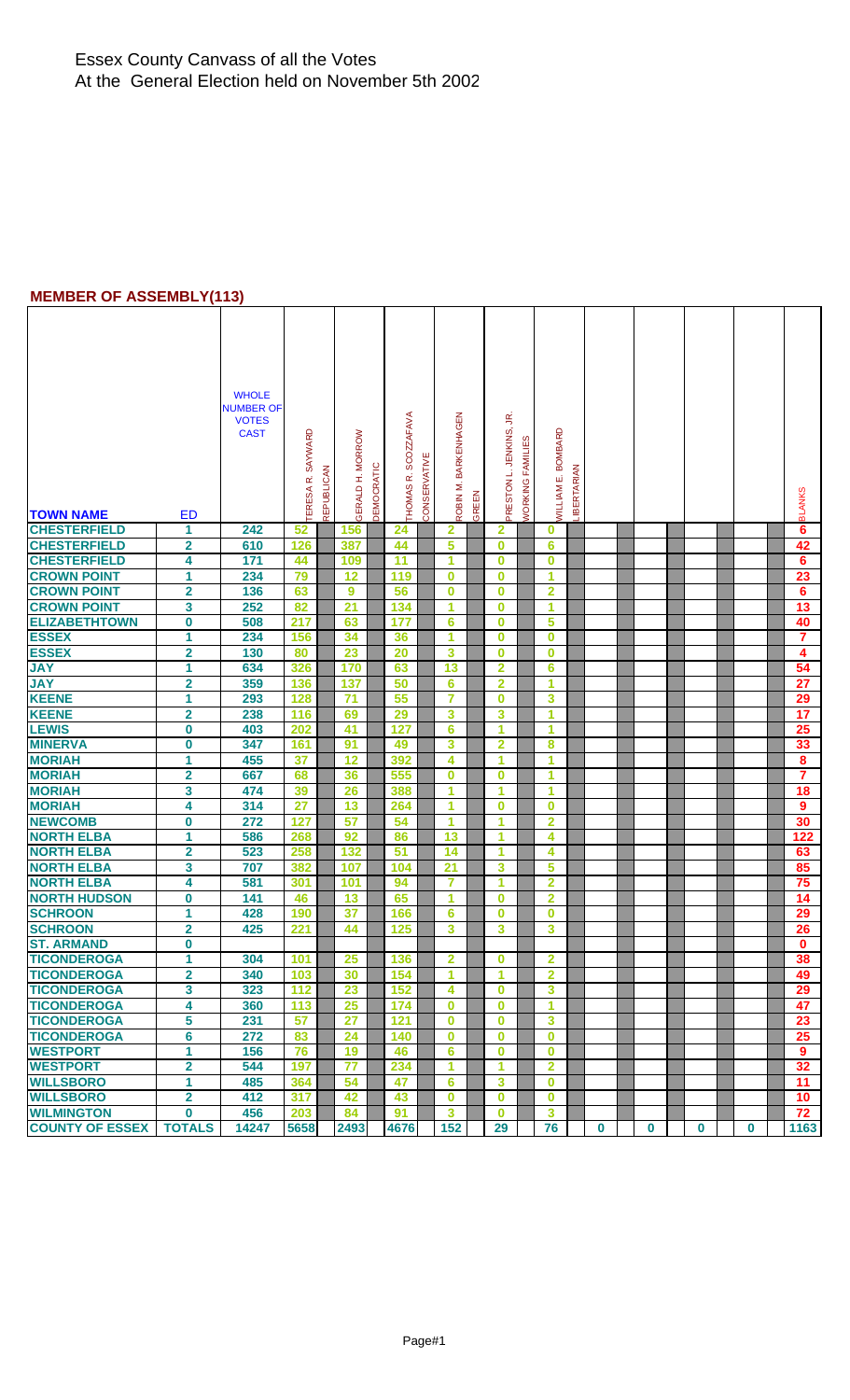#### **MEMBER OF ASSEMBLY(114)**

| <b>TOWN NAME</b><br><b>CHESTERFIELD</b>  | <b>ED</b><br>1          | <b>WHOLE</b><br><b>NUMBER OF</b><br><b>VOTES</b><br><b>CAST</b> | GEORGE CHRISTIAN ORTLOFF<br>REPUBLICAN | CORNELIUS P. TALLON<br><b>DEMOCRATIC</b> | GEORGE CHRISTIAN ORTLOFF<br><b>INDEPENDENCE</b> | GOERGE CHRISTIAN ORTLOFF<br>CONSERVATIVE | ANDREW ABDALLA-WRITE-IN |          |          |          |          |          | <b>BLANKS</b><br>$\bf{0}$ |
|------------------------------------------|-------------------------|-----------------------------------------------------------------|----------------------------------------|------------------------------------------|-------------------------------------------------|------------------------------------------|-------------------------|----------|----------|----------|----------|----------|---------------------------|
|                                          |                         |                                                                 |                                        |                                          |                                                 |                                          |                         |          |          |          |          |          |                           |
| <b>CHESTERFIELD</b>                      | $\overline{\mathbf{2}}$ |                                                                 |                                        |                                          |                                                 |                                          |                         |          |          |          |          |          | $\bf{0}$                  |
| <b>CHESTERFIELD</b>                      | 4                       |                                                                 |                                        |                                          |                                                 |                                          |                         |          |          |          |          |          | $\bf{0}$                  |
| <b>CROWN POINT</b>                       | $\overline{1}$          |                                                                 |                                        |                                          |                                                 |                                          |                         |          |          |          |          |          | $\overline{\mathbf{0}}$   |
| <b>CROWN POINT</b>                       | $\overline{\mathbf{2}}$ |                                                                 |                                        |                                          |                                                 |                                          |                         |          |          |          |          |          | $\bf{0}$                  |
| <b>CROWN POINT</b>                       | 3                       |                                                                 |                                        |                                          |                                                 |                                          |                         |          |          |          |          |          | $\mathbf 0$               |
| <b>ELIZABETHTOWN</b>                     | $\overline{\mathbf{0}}$ |                                                                 |                                        |                                          |                                                 |                                          |                         |          |          |          |          |          | $\mathbf 0$               |
| <b>ESSEX</b>                             | 1                       |                                                                 |                                        |                                          |                                                 |                                          |                         |          |          |          |          |          | $\mathbf{0}$              |
| <b>ESSEX</b>                             | $\overline{\mathbf{2}}$ |                                                                 |                                        |                                          |                                                 |                                          |                         |          |          |          |          |          | $\mathbf 0$               |
| <b>JAY</b>                               | 1                       |                                                                 |                                        |                                          |                                                 |                                          |                         |          |          |          |          |          | $\pmb{0}$                 |
| <b>JAY</b>                               | $\overline{\mathbf{2}}$ |                                                                 |                                        |                                          |                                                 |                                          |                         |          |          |          |          |          | $\mathbf 0$               |
| <b>KEENE</b>                             | 1                       |                                                                 |                                        |                                          |                                                 |                                          |                         |          |          |          |          |          | $\mathbf 0$               |
| <b>KEENE</b>                             | $\overline{\mathbf{2}}$ |                                                                 |                                        |                                          |                                                 |                                          |                         |          |          |          |          |          | $\mathbf 0$               |
| <b>LEWIS</b>                             | $\mathbf 0$             |                                                                 |                                        |                                          |                                                 |                                          |                         |          |          |          |          |          | $\mathbf{0}$              |
| <b>MINERVA</b>                           | $\overline{\mathbf{0}}$ |                                                                 |                                        |                                          |                                                 |                                          |                         |          |          |          |          |          | $\bf{0}$                  |
| <b>MORIAH</b>                            | 1                       |                                                                 |                                        |                                          |                                                 |                                          |                         |          |          |          |          |          | $\bf{0}$                  |
| <b>MORIAH</b>                            | $\overline{\mathbf{2}}$ |                                                                 |                                        |                                          |                                                 |                                          |                         |          |          |          |          |          | $\mathbf 0$               |
| <b>MORIAH</b>                            | 3                       |                                                                 |                                        |                                          |                                                 |                                          |                         |          |          |          |          |          | $\mathbf 0$               |
| <b>MORIAH</b>                            | 4                       |                                                                 |                                        |                                          |                                                 |                                          |                         |          |          |          |          |          | $\mathbf 0$               |
| <b>NEWCOMB</b>                           | $\bf{0}$                |                                                                 |                                        |                                          |                                                 |                                          |                         |          |          |          |          |          | $\mathbf{0}$              |
| <b>NORTH ELBA</b>                        | $\overline{1}$          |                                                                 |                                        |                                          |                                                 |                                          |                         |          |          |          |          |          | $\mathbf 0$               |
| <b>NORTH ELBA</b>                        | $\overline{\mathbf{2}}$ |                                                                 |                                        |                                          |                                                 |                                          |                         |          |          |          |          |          | $\mathbf 0$               |
| <b>NORTH ELBA</b>                        | 3                       |                                                                 |                                        |                                          |                                                 |                                          |                         |          |          |          |          |          | $\bf{0}$                  |
| <b>NORTH ELBA</b>                        | 4                       |                                                                 |                                        |                                          |                                                 |                                          |                         |          |          |          |          |          | $\bf{0}$                  |
| <b>NORTH HUDSON</b>                      | $\bf{0}$                |                                                                 |                                        |                                          |                                                 |                                          |                         |          |          |          |          |          | $\bf{0}$                  |
| <b>SCHROON</b><br>SCHROON                | 1                       |                                                                 |                                        |                                          |                                                 |                                          |                         |          |          |          |          |          | $\bf{0}$                  |
|                                          | $\overline{\mathbf{2}}$ |                                                                 |                                        |                                          |                                                 |                                          |                         |          |          |          |          |          | $\mathbf 0$               |
| <b>ST. ARMAND</b>                        | $\bf{0}$                | 439                                                             | 244                                    | 95                                       | 26                                              | 26                                       | 1                       |          |          |          |          |          | 47                        |
| <b>TICONDEROGA</b>                       | 1                       |                                                                 |                                        |                                          |                                                 |                                          |                         |          |          |          |          |          | $\mathbf{0}$              |
| <b>TICONDEROGA</b>                       | $\overline{\mathbf{2}}$ |                                                                 |                                        |                                          |                                                 |                                          |                         |          |          |          |          |          | $\mathbf{0}$              |
| <b>TICONDEROGA</b>                       | $\overline{3}$          |                                                                 |                                        |                                          |                                                 |                                          |                         |          |          |          |          |          | $\mathbf 0$               |
| <b>TICONDEROGA</b>                       | $\overline{\mathbf{4}}$ |                                                                 |                                        |                                          |                                                 |                                          |                         |          |          |          |          |          | $\mathbf{0}$              |
| <b>TICONDEROGA</b><br>TICONDEROGA        | 5                       |                                                                 |                                        |                                          |                                                 |                                          |                         |          |          |          |          |          | $\mathbf{0}$              |
|                                          | $\overline{\bf{6}}$     |                                                                 |                                        |                                          |                                                 |                                          |                         |          |          |          |          |          | $\mathbf 0$               |
| <b>WESTPORT</b>                          | 1                       |                                                                 |                                        |                                          |                                                 |                                          |                         |          |          |          |          |          | $\pmb{0}$                 |
| <b>WESTPORT</b>                          | $\overline{\mathbf{2}}$ |                                                                 |                                        |                                          |                                                 |                                          |                         |          |          |          |          |          | $\mathbf 0$               |
| <b>WILLSBORO</b>                         | 1                       |                                                                 |                                        |                                          |                                                 |                                          |                         |          |          |          |          |          | $\mathbf 0$               |
| <b>WILLSBORO</b>                         | $\overline{\mathbf{2}}$ |                                                                 |                                        |                                          |                                                 |                                          |                         |          |          |          |          |          | $\mathbf{0}$              |
| WILMINGTON 0<br>COUNTY OF ESSEX   TOTALS |                         |                                                                 |                                        |                                          |                                                 |                                          |                         |          |          |          |          |          | $\mathbf{0}$              |
| <b>COUNTY OF ESSEX</b>                   |                         | 439                                                             | 244                                    | 95                                       | 26                                              | 26                                       | 1                       | $\bf{0}$ | $\bf{0}$ | $\bf{0}$ | $\bf{0}$ | $\bf{0}$ | 47                        |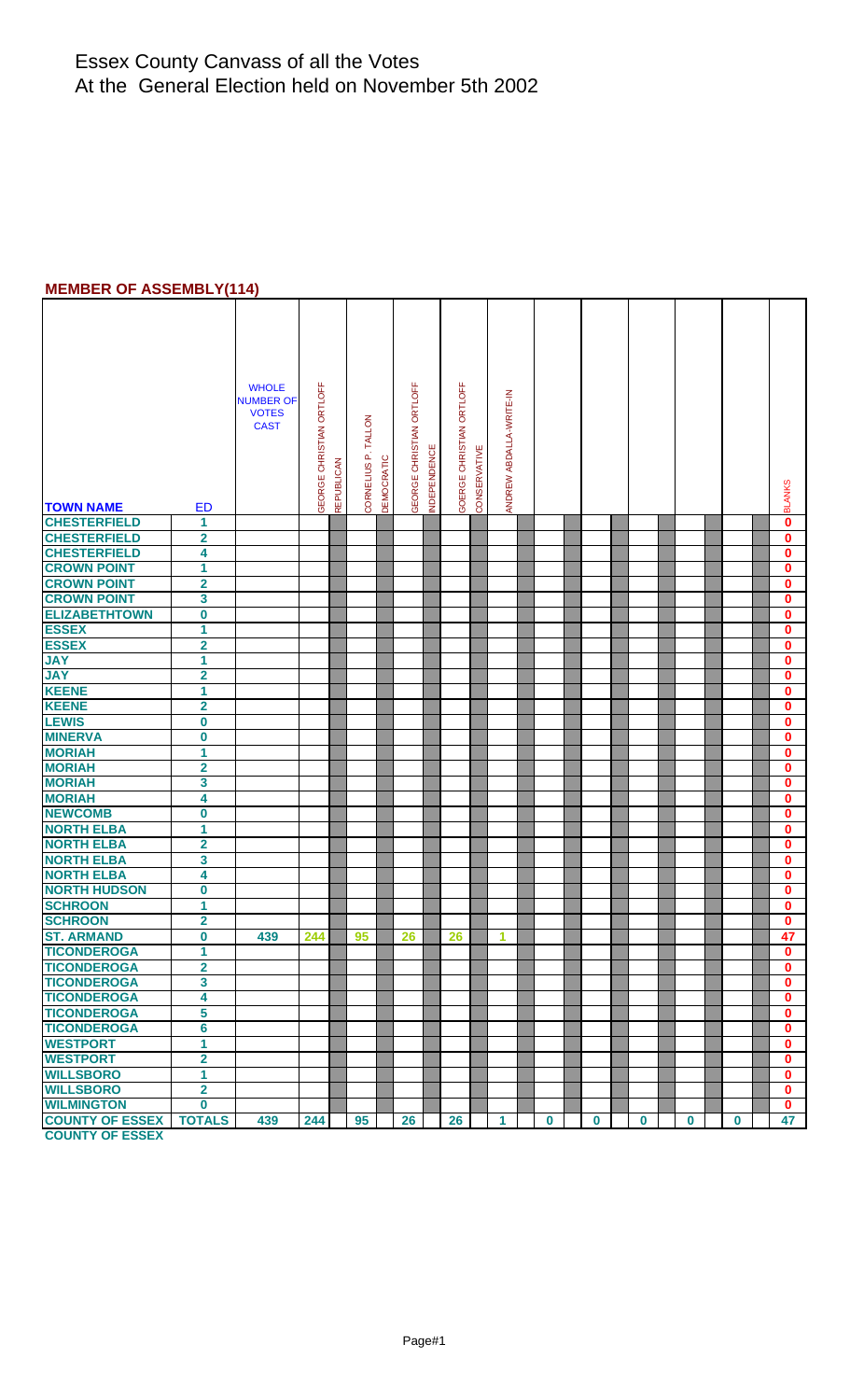## **REPRESENTATIVE IN CONGRESS(20)**

| <b>TOWN NAME</b>       | <b>ED</b>               | <b>WHOLE</b><br><b>NUMBER OF</b><br><b>VOTES</b><br><b>CAST</b> | JOHN E. SWEENEY | <b>REPUBLICAN</b> | FRANK STOPPENBACH | DEMOCRATIC | JOHN E. SWEENY | CONSERVATIVE | MARGARET LEWIS          | GREEN |          |          |             |          |          |             | <b>BLANKS</b> |
|------------------------|-------------------------|-----------------------------------------------------------------|-----------------|-------------------|-------------------|------------|----------------|--------------|-------------------------|-------|----------|----------|-------------|----------|----------|-------------|---------------|
| <b>CHESTERFIELD</b>    | 1                       |                                                                 |                 |                   |                   |            |                |              |                         |       |          |          |             |          |          |             | $\mathbf{0}$  |
| <b>CHESTERFIELD</b>    |                         |                                                                 |                 |                   |                   |            |                |              |                         |       |          |          |             |          |          |             |               |
|                        | $\mathbf 2$             |                                                                 |                 |                   |                   |            |                |              |                         |       |          |          |             |          |          |             | $\mathbf 0$   |
| <b>CHESTERFIELD</b>    | 4                       |                                                                 |                 |                   |                   |            |                |              |                         |       |          |          |             |          |          |             | $\mathbf{0}$  |
| <b>CROWN POINT</b>     | 1                       |                                                                 |                 |                   |                   |            |                |              |                         |       |          |          |             |          |          |             | $\mathbf{0}$  |
| <b>CROWN POINT</b>     | $\overline{\mathbf{2}}$ |                                                                 |                 |                   |                   |            |                |              |                         |       |          |          |             |          |          |             | $\mathbf 0$   |
| <b>CROWN POINT</b>     | 3                       |                                                                 |                 |                   |                   |            |                |              |                         |       |          |          |             |          |          |             | $\mathbf 0$   |
| <b>ELIZABETHTOWN</b>   | $\boldsymbol{0}$        |                                                                 |                 |                   |                   |            |                |              |                         |       |          |          |             |          |          |             | $\mathbf{0}$  |
| <b>ESSEX</b>           | 1                       |                                                                 |                 |                   |                   |            |                |              |                         |       |          |          |             |          |          |             | $\mathbf{0}$  |
| <b>ESSEX</b>           | $\overline{\mathbf{2}}$ |                                                                 |                 |                   |                   |            |                |              |                         |       |          |          |             |          |          |             | $\mathbf{0}$  |
| <b>JAY</b>             | 1                       |                                                                 |                 |                   |                   |            |                |              |                         |       |          |          |             |          |          |             | $\mathbf{0}$  |
| <b>JAY</b>             | $\overline{\mathbf{2}}$ |                                                                 |                 |                   |                   |            |                |              |                         |       |          |          |             |          |          |             | $\mathbf{0}$  |
| <b>KEENE</b>           | 1                       | 293                                                             | 130             |                   | 73                |            | 7              |              | 13                      |       |          |          |             |          |          |             | 70            |
| <b>KEENE</b>           | $\overline{\mathbf{2}}$ | 238                                                             | 114             |                   | 73                |            | $\overline{7}$ |              | $\overline{7}$          |       |          |          |             |          |          |             | 37            |
| <b>LEWIS</b>           | 0                       |                                                                 |                 |                   |                   |            |                |              |                         |       |          |          |             |          |          |             | $\mathbf 0$   |
| <b>MINERVA</b>         | 0                       |                                                                 |                 |                   |                   |            |                |              |                         |       |          |          |             |          |          |             | $\mathbf{0}$  |
| <b>MORIAH</b>          | 1                       |                                                                 |                 |                   |                   |            |                |              |                         |       |          |          |             |          |          |             | $\mathbf{0}$  |
| <b>MORIAH</b>          | $\overline{\mathbf{2}}$ |                                                                 |                 |                   |                   |            |                |              |                         |       |          |          |             |          |          |             | $\mathbf 0$   |
| <b>MORIAH</b>          | 3                       |                                                                 |                 |                   |                   |            |                |              |                         |       |          |          |             |          |          |             | $\mathbf{0}$  |
| <b>MORIAH</b>          |                         |                                                                 |                 |                   |                   |            |                |              |                         |       |          |          |             |          |          |             |               |
|                        | 4                       |                                                                 |                 |                   |                   |            |                |              |                         |       |          |          |             |          |          |             | $\mathbf 0$   |
| <b>NEWCOMB</b>         | 0                       |                                                                 |                 |                   |                   |            |                |              |                         |       |          |          |             |          |          |             | $\mathbf 0$   |
| <b>NORTH ELBA</b>      | 1                       | 586                                                             | 318             |                   | 80                |            | 36             |              | 14                      |       |          |          |             |          |          |             | 138           |
| <b>NORTH ELBA</b>      | $\overline{\mathbf{2}}$ | 523                                                             | 280             |                   | 110               |            | 28             |              | 22                      |       |          |          |             |          |          |             | 83            |
| <b>NORTH ELBA</b>      | 3                       | 707                                                             | 433             |                   | 108               |            | 35             |              | 21                      |       |          |          |             |          |          |             | 110           |
| <b>NORTH ELBA</b>      | 4                       | 581                                                             | 357             |                   | 92                |            | 34             |              | $\overline{7}$          |       |          |          |             |          |          |             | 91            |
| <b>NORTH HUDSON</b>    | $\mathbf 0$             | 141                                                             | 68              |                   | 16                |            | 12             |              | $\bf{0}$                |       |          |          |             |          |          |             | 45            |
| <b>SCHROON</b>         | 1                       | 428                                                             | 244             |                   | 48                |            | 35             |              | 4                       |       |          |          |             |          |          |             | 97            |
| <b>SCHROON</b>         | 2                       | 425                                                             | 278             |                   | 45                |            | 38             |              | $\overline{\mathbf{4}}$ |       |          |          |             |          |          |             | 60            |
| <b>ST. ARMAND</b>      | $\overline{\mathbf{0}}$ |                                                                 |                 |                   |                   |            |                |              |                         |       |          |          |             |          |          |             | $\mathbf{0}$  |
| <b>TICONDEROGA</b>     | 1                       |                                                                 |                 |                   |                   |            |                |              |                         |       |          |          |             |          |          |             | $\mathbf{0}$  |
| <b>TICONDEROGA</b>     | $\overline{\mathbf{2}}$ | 340                                                             | 161             |                   | 24                |            | 20             |              | $\mathbf{3}$            |       |          |          |             |          |          |             | 132           |
| <b>TICONDEROGA</b>     | 3                       | 323                                                             | 189             |                   | 25                |            | 16             |              | $6\phantom{1}6$         |       |          |          |             |          |          |             | 87            |
| <b>TICONDEROGA</b>     | 4                       |                                                                 |                 |                   |                   |            |                |              |                         |       |          |          |             |          |          |             | $\mathbf{0}$  |
| <b>TICONDEROGA</b>     | 5                       |                                                                 |                 |                   |                   |            |                |              |                         |       |          |          |             |          |          |             | $\mathbf{0}$  |
| <b>TICONDEROGA</b>     | 6                       | 272                                                             | 144             |                   | 28                |            | 27             |              | $\bf{0}$                |       |          |          |             |          |          |             | 73            |
| <b>WESTPORT</b>        | 1                       |                                                                 |                 |                   |                   |            |                |              |                         |       |          |          |             |          |          |             | $\mathbf 0$   |
| <b>WESTPORT</b>        | $\overline{\mathbf{2}}$ |                                                                 |                 |                   |                   |            |                |              |                         |       |          |          |             |          |          |             | $\mathbf 0$   |
| <b>WILLSBORO</b>       | 1                       |                                                                 |                 |                   |                   |            |                |              |                         |       |          |          |             |          |          |             | $\mathbf 0$   |
| <b>WILLSBORO</b>       | $\overline{\mathbf{2}}$ |                                                                 |                 |                   |                   |            |                |              |                         |       |          |          |             |          |          |             | $\mathbf 0$   |
| <b>WILMINGTON</b>      | 0                       |                                                                 |                 |                   |                   |            |                |              |                         |       |          |          |             |          |          |             | $\mathbf{0}$  |
| <b>COUNTY OF ESSEX</b> | <b>TOTALS</b>           | 4857                                                            | 2716            |                   | 722               |            | 295            |              | 101                     |       | $\bf{0}$ | $\bf{0}$ | $\mathbf 0$ | $\bf{0}$ | $\bf{0}$ | $\mathbf 0$ | 1023          |
|                        |                         |                                                                 |                 |                   |                   |            |                |              |                         |       |          |          |             |          |          |             |               |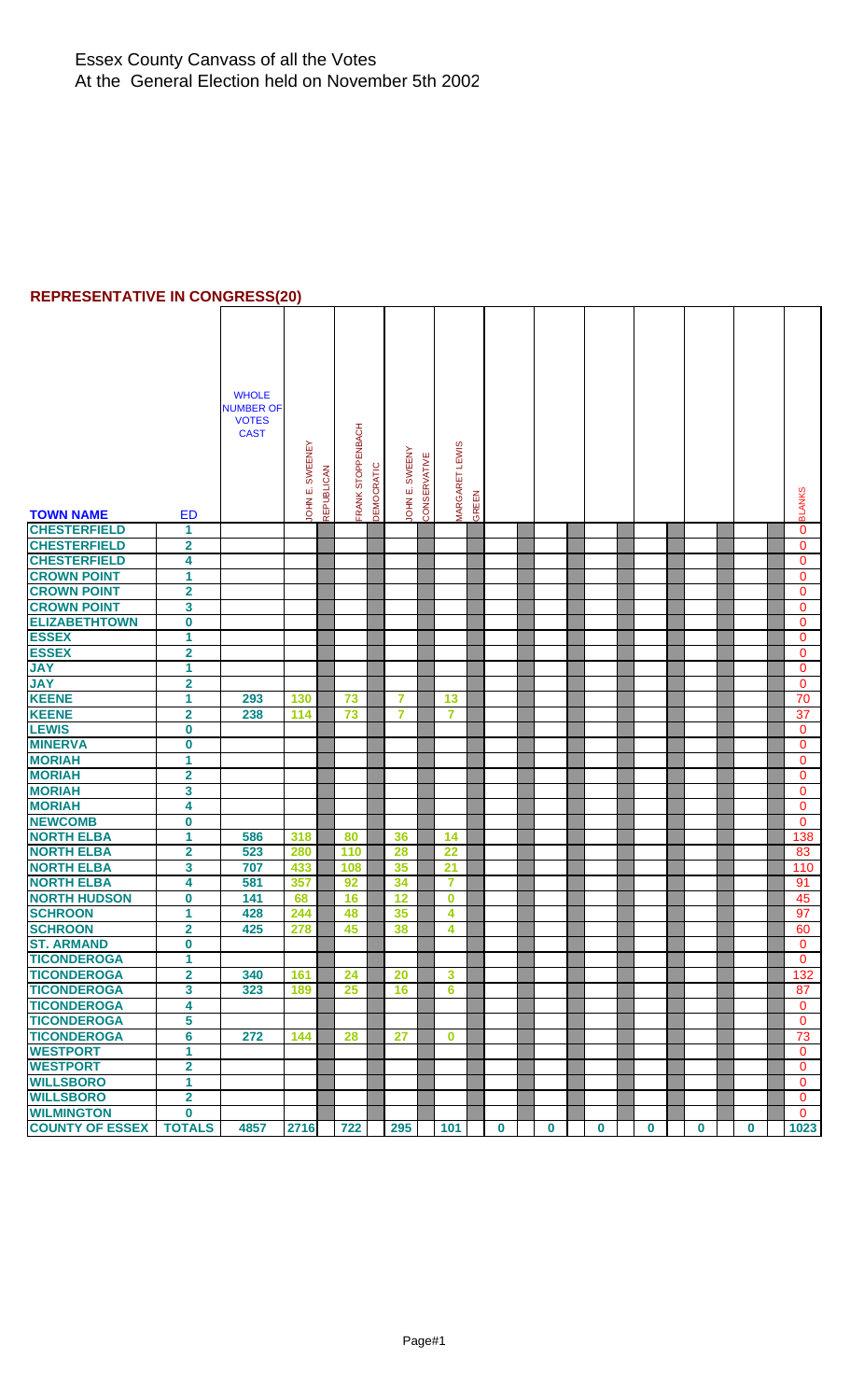#### **REPRESENTATIVE IN CONGRESS(23)**

|                                                      |                         | <b>WHOLE</b><br><b>NUMBER OF</b><br><b>VOTES</b><br><b>CAST</b> |                |                   |                 |              | CORNEILUS NEIL TALLON - WRITE IN | TOM WALLACE-WRITE IN | DOUGLAS-WRITE IN | STOPPENBACH- WRITE IN | DONALD HASSIG-WRITE-IN |          |          |          |  |
|------------------------------------------------------|-------------------------|-----------------------------------------------------------------|----------------|-------------------|-----------------|--------------|----------------------------------|----------------------|------------------|-----------------------|------------------------|----------|----------|----------|--|
|                                                      |                         |                                                                 | JOHN M. MCHUGH | <b>REPUBLICAN</b> | JOHN M. MCHUGH  | CONSERVATIVE |                                  |                      |                  |                       |                        |          |          |          |  |
| <b>TOWN NAME</b>                                     | <b>ED</b>               |                                                                 |                |                   |                 |              |                                  |                      | ART              |                       |                        |          |          |          |  |
| <b>CHESTERFIELD</b>                                  | 1                       | 242                                                             | 117            |                   | 20              |              |                                  |                      |                  |                       |                        |          |          |          |  |
| <b>CHESTERFIELD</b>                                  | $\overline{\mathbf{2}}$ | 610                                                             | 292            |                   | 43              |              | 1                                |                      |                  |                       |                        |          |          |          |  |
| <b>CHESTERFIELD</b>                                  | 4                       | 171                                                             | 90             |                   | 11              |              |                                  |                      |                  |                       |                        |          |          |          |  |
| <b>CROWN POINT</b>                                   | 1                       | 234                                                             | 111            |                   | $\overline{22}$ |              |                                  |                      |                  |                       |                        |          |          |          |  |
| <b>CROWN POINT</b>                                   | $\overline{\mathbf{2}}$ | 136                                                             | 65             |                   | 13              |              |                                  |                      |                  |                       |                        |          |          |          |  |
| <b>CROWN POINT</b>                                   | 3                       | 252                                                             | 112            |                   | 28              |              |                                  |                      |                  |                       |                        |          |          |          |  |
| <b>ELIZABETHTOWN</b>                                 | $\overline{\mathbf{0}}$ | 508                                                             | 275            |                   | 30              |              |                                  |                      |                  |                       |                        |          |          |          |  |
| <b>ESSEX</b>                                         | 1                       | 234                                                             | 119            |                   | 10              |              |                                  |                      |                  |                       |                        |          |          |          |  |
| <b>ESSEX</b>                                         | $\overline{\mathbf{2}}$ | 130                                                             | 62             |                   | $\overline{7}$  |              |                                  |                      |                  |                       |                        |          |          |          |  |
| <b>JAY</b>                                           | 1                       | 634                                                             | 384            |                   | 38              |              |                                  | 1                    |                  |                       |                        |          |          |          |  |
| <b>JAY</b>                                           | $\overline{2}$          | 359                                                             | 202            |                   | 34              |              |                                  |                      | 1                |                       |                        |          |          |          |  |
| <b>KEENE</b>                                         | 1                       |                                                                 |                |                   |                 |              |                                  |                      |                  |                       |                        |          |          |          |  |
| <b>KEENE</b>                                         | $\overline{\mathbf{2}}$ |                                                                 |                |                   |                 |              |                                  |                      |                  |                       |                        |          |          |          |  |
| <b>LEWIS</b>                                         | $\boldsymbol{0}$        | 403                                                             | 225            |                   | 25              |              |                                  |                      |                  |                       |                        |          |          |          |  |
| <b>MINERVA</b>                                       | $\mathbf 0$             | 347                                                             | 120            |                   | 19              |              |                                  |                      |                  |                       |                        |          |          |          |  |
| <b>MORIAH</b>                                        | 1                       | 455                                                             | 146            |                   | $\overline{77}$ |              |                                  |                      |                  |                       |                        |          |          |          |  |
| <b>MORIAH</b>                                        | $\overline{\mathbf{2}}$ | 667                                                             | 252            |                   | 95              |              |                                  |                      |                  |                       |                        |          |          |          |  |
| <b>MORIAH</b>                                        | 3                       | 474                                                             | 142            |                   | 62              |              |                                  |                      |                  |                       |                        |          |          |          |  |
| <b>MORIAH</b>                                        | 4                       | 314                                                             | 100            |                   | 62              |              |                                  |                      |                  |                       |                        |          |          |          |  |
| <b>NEWCOMB</b>                                       | $\overline{\mathbf{0}}$ | 272                                                             | 113            |                   | 18              |              |                                  |                      |                  | 1                     |                        |          |          |          |  |
| <b>NORTH ELBA</b>                                    | 1                       |                                                                 |                |                   |                 |              |                                  |                      |                  |                       |                        |          |          |          |  |
| <b>NORTH ELBA</b>                                    | $\overline{\mathbf{2}}$ |                                                                 |                |                   |                 |              |                                  |                      |                  |                       |                        |          |          |          |  |
| <b>NORTH ELBA</b>                                    | $\overline{\mathbf{3}}$ |                                                                 |                |                   |                 |              |                                  |                      |                  |                       |                        |          |          |          |  |
| <b>NORTH ELBA</b>                                    | 4                       |                                                                 |                |                   |                 |              |                                  |                      |                  |                       |                        |          |          |          |  |
| <b>NORTH HUDSON</b>                                  |                         |                                                                 |                |                   |                 |              |                                  |                      |                  |                       |                        |          |          |          |  |
| <b>SCHROON</b>                                       | 0<br>1                  |                                                                 |                |                   |                 |              |                                  |                      |                  |                       |                        |          |          |          |  |
| <b>SCHROON</b>                                       | $\overline{\mathbf{2}}$ |                                                                 |                |                   |                 |              |                                  |                      |                  |                       |                        |          |          |          |  |
| <b>ST. ARMAND</b>                                    | $\bf{0}$                | 439                                                             |                |                   | 26              |              |                                  |                      |                  |                       | 1                      |          |          |          |  |
| <b>TICONDEROGA</b>                                   | 1                       |                                                                 | 231<br>159     |                   | 25              |              |                                  |                      |                  |                       |                        |          |          |          |  |
| <b>TICONDEROGA</b>                                   | $\overline{\mathbf{2}}$ | 304                                                             |                |                   |                 |              |                                  |                      |                  |                       |                        |          |          |          |  |
| <b>TICONDEROGA</b>                                   |                         |                                                                 |                |                   |                 |              |                                  |                      |                  |                       |                        |          |          |          |  |
|                                                      | 3<br>4                  |                                                                 |                |                   |                 |              |                                  |                      |                  |                       |                        |          |          |          |  |
| <b>TICONDEROGA</b><br><b>TICONDEROGA</b>             | 5                       | 360<br>231                                                      | 165            |                   | 26              |              |                                  |                      |                  |                       |                        |          |          |          |  |
| <b>TICONDEROGA</b>                                   | $6\phantom{a}$          |                                                                 | 108            |                   | 18              |              |                                  |                      |                  |                       |                        |          |          |          |  |
| <b>WESTPORT</b>                                      |                         |                                                                 |                |                   |                 |              |                                  |                      |                  |                       |                        |          |          |          |  |
| <b>WESTPORT</b>                                      | 1                       | 156                                                             | 85             |                   | 15              |              |                                  |                      |                  |                       |                        |          |          |          |  |
|                                                      | $\overline{\mathbf{2}}$ | 544                                                             | 306            |                   | 33              |              |                                  |                      |                  |                       |                        |          |          |          |  |
| <b>WILLSBORO</b>                                     | 1                       | 485                                                             | 276            |                   | 31              |              |                                  |                      |                  |                       |                        |          |          |          |  |
| <b>WILLSBORO</b>                                     | $\overline{2}$          | 412                                                             | 207            |                   | 21              |              |                                  |                      |                  |                       |                        |          |          |          |  |
| <b>WILMINGTON</b><br><b>COUNTY OF ESSEX   TOTALS</b> | $\mathbf 0$             | 456                                                             | 250<br>4714    |                   | 30              |              |                                  |                      |                  |                       |                        |          |          |          |  |
|                                                      |                         | 9829                                                            |                |                   | 839             |              | 1                                | 1                    | 1                | 1                     | 1                      | $\bf{0}$ | $\bf{0}$ | $\bf{0}$ |  |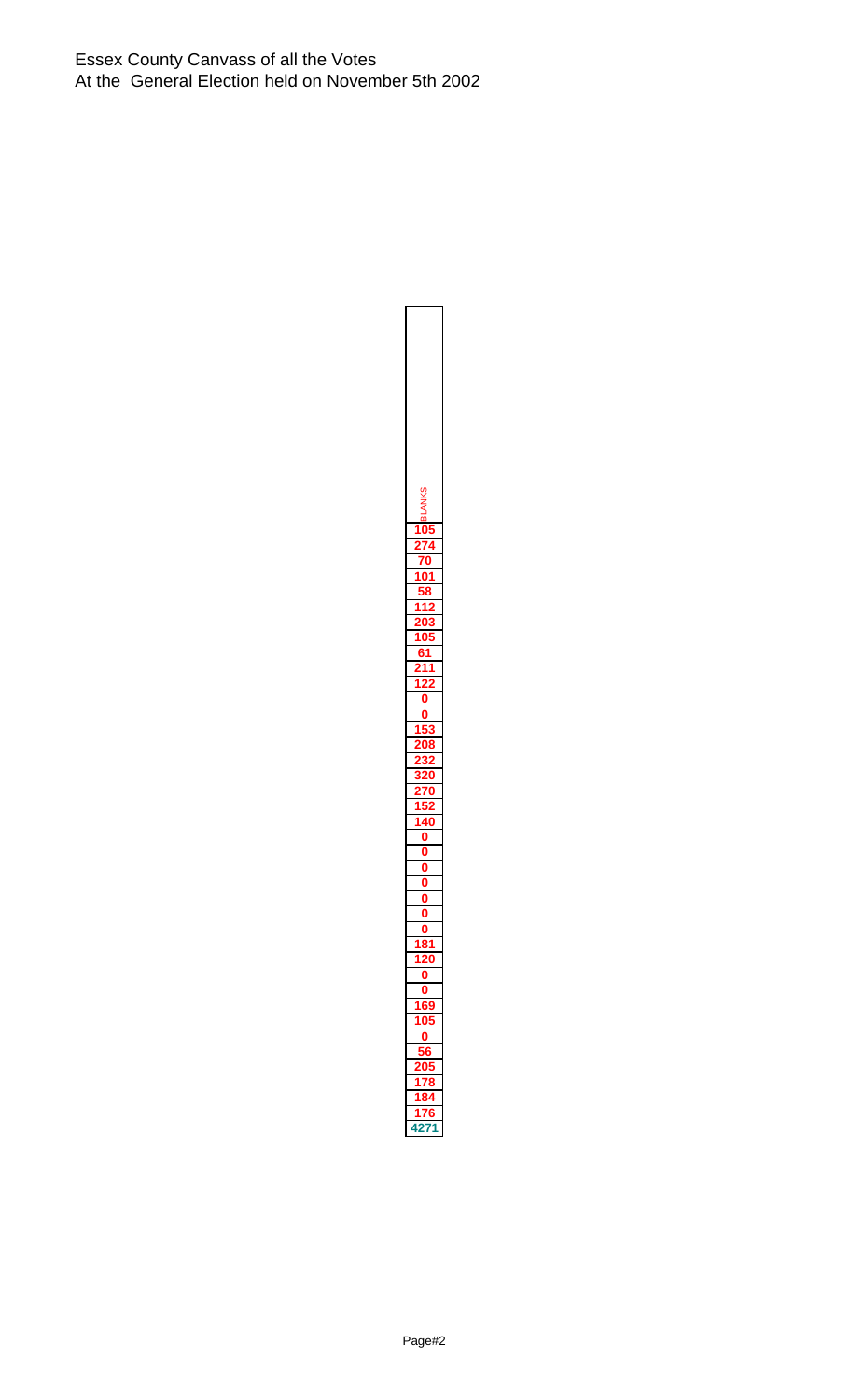## **COUNTY TREASURER**

|                                          |                         | <b>WHOLE</b><br><b>NUMBER OF</b><br><b>VOTES</b><br><b>CAST</b> | MICHAEL G DISKIN<br><b>REPUBLICAN</b> |   | TOM WALLACE- WRITE IN |          |          |          |          |          |          |          |             |  |
|------------------------------------------|-------------------------|-----------------------------------------------------------------|---------------------------------------|---|-----------------------|----------|----------|----------|----------|----------|----------|----------|-------------|--|
| <b>TOWN NAME</b>                         | <b>ED</b>               |                                                                 |                                       |   |                       |          |          |          |          |          |          |          |             |  |
| <b>CHESTERFIELD</b>                      | 1                       | 242                                                             | 130                                   |   |                       |          |          |          |          |          |          |          |             |  |
| <b>CHESTERFIELD</b>                      | $\overline{\mathbf{2}}$ | 610                                                             | 276                                   |   |                       |          |          |          |          |          |          |          |             |  |
| <b>CHESTERFIELD</b>                      | 4                       | 171                                                             | 80                                    |   |                       |          |          |          |          |          |          |          |             |  |
| <b>CROWN POINT</b>                       | 1                       | 234                                                             | 133                                   |   |                       |          |          |          |          |          |          |          |             |  |
| <b>CROWN POINT</b>                       | $\mathbf{2}$            | 136                                                             | 85                                    |   |                       |          |          |          |          |          |          |          |             |  |
| <b>CROWN POINT<br/>ELIZABETHTOWN</b>     | 3                       | 252                                                             | 146                                   |   |                       |          |          |          |          |          |          |          |             |  |
|                                          | 0                       | 508                                                             | 291                                   |   |                       |          |          |          |          |          |          |          |             |  |
| <b>ESSEX</b>                             | 1                       | 234                                                             | 121                                   |   |                       |          |          |          |          |          |          |          |             |  |
| <b>ESSEX</b>                             | $\overline{\mathbf{2}}$ | 130                                                             | 75                                    |   |                       |          |          |          |          |          |          |          |             |  |
| <b>JAY</b>                               | 1                       | 634                                                             | 402                                   | 1 |                       |          |          |          |          |          |          |          |             |  |
| <b>YAL</b>                               | 2                       | 359                                                             | 197                                   |   |                       |          |          |          |          |          |          |          |             |  |
| <b>KEENE</b>                             | 1                       | 293                                                             | 152                                   |   |                       |          |          |          |          |          |          |          |             |  |
| <b>KEENE</b>                             | $\overline{2}$          | 238                                                             | 141                                   |   |                       |          |          |          |          |          |          |          |             |  |
| <b>LEWIS</b>                             | $\bf{0}$                | 403                                                             | 248                                   |   |                       |          |          |          |          |          |          |          |             |  |
| <b>MINERVA</b>                           | $\bf{0}$                | 347                                                             | 150                                   |   |                       |          |          |          |          |          |          |          |             |  |
| <b>MORIAH</b>                            | 1                       | 455                                                             | 181                                   |   |                       |          |          |          |          |          |          |          |             |  |
| <b>MORIAH</b>                            | $\mathbf{2}$            | 667                                                             | 305                                   |   |                       |          |          |          |          |          |          |          |             |  |
| <b>MORIAH</b>                            | 3                       | 474                                                             | 172                                   |   |                       |          |          |          |          |          |          |          |             |  |
| <b>MORIAH</b>                            | 4                       | 314                                                             | 129                                   |   |                       |          |          |          |          |          |          |          |             |  |
| <b>NEWCOMB</b>                           | 0                       | 272                                                             | 124                                   |   |                       |          |          |          |          |          |          |          |             |  |
| <b>NORTH ELBA</b>                        | 1                       | 586                                                             | 328                                   |   |                       |          |          |          |          |          |          |          |             |  |
| <b>NORTH ELBA</b>                        | 2                       | 523                                                             | 309                                   |   |                       |          |          |          |          |          |          |          |             |  |
| <b>NORTH ELBA</b>                        | 3                       | 707                                                             | 426                                   |   |                       |          |          |          |          |          |          |          |             |  |
| <b>NORTH ELBA</b>                        | 4                       | 581                                                             | 346                                   |   |                       |          |          |          |          |          |          |          |             |  |
| <b>NORTH HUDSON</b>                      | 0                       | 141                                                             | 69                                    |   |                       |          |          |          |          |          |          |          |             |  |
| <b>SCHROON</b>                           | 1                       | 428                                                             | 252                                   |   |                       |          |          |          |          |          |          |          |             |  |
| <b>SCHROON</b>                           | $\overline{\mathbf{2}}$ | 425                                                             | 284                                   |   |                       |          |          |          |          |          |          |          |             |  |
| <b>ST. ARMAND</b><br><b>TICONDEROGA</b>  | $\bf{0}$                | 439                                                             | 239                                   |   |                       |          |          |          |          |          |          |          |             |  |
|                                          | 1                       | 304                                                             | 218                                   |   |                       |          |          |          |          |          |          |          |             |  |
| <b>TICONDEROGA</b>                       | $\mathbf{2}$            | 340                                                             | 231                                   |   |                       |          |          |          |          |          |          |          |             |  |
| <b>TICONDEROGA</b><br>TICONDEROGA        | 3                       | 323                                                             | 242                                   |   |                       |          |          |          |          |          |          |          |             |  |
|                                          | 4                       | 360                                                             | 244                                   |   |                       |          |          |          |          |          |          |          |             |  |
| <b>TICONDEROGA</b><br><b>TICONDEROGA</b> | 5<br>6                  | 231<br>272                                                      | 150                                   |   |                       |          |          |          |          |          |          |          |             |  |
| <b>WESTPORT</b>                          | 1                       |                                                                 | 190<br>91                             |   |                       |          |          |          |          |          |          |          |             |  |
| <b>WESTPORT</b>                          | $\mathbf 2$             | 156<br>544                                                      | 305                                   |   |                       |          |          |          |          |          |          |          |             |  |
| <b>WILLSBORO</b>                         | 1                       | 485                                                             | 275                                   |   |                       |          |          |          |          |          |          |          |             |  |
| <b>WILLSBORO</b>                         | $\overline{2}$          | 412                                                             | 200                                   |   |                       |          |          |          |          |          |          |          |             |  |
| <b>WILMINGTON</b>                        | 0                       | 456                                                             | 261                                   |   |                       |          |          |          |          |          |          |          |             |  |
| <b>COUNTY OF ESSEX</b>                   | <b>TOTALS</b>           | 14686                                                           | 8198                                  | 1 |                       | $\bf{0}$ | $\bf{0}$ | $\bf{0}$ | $\bf{0}$ | $\bf{0}$ | $\bf{0}$ | $\bf{0}$ | $\mathbf 0$ |  |